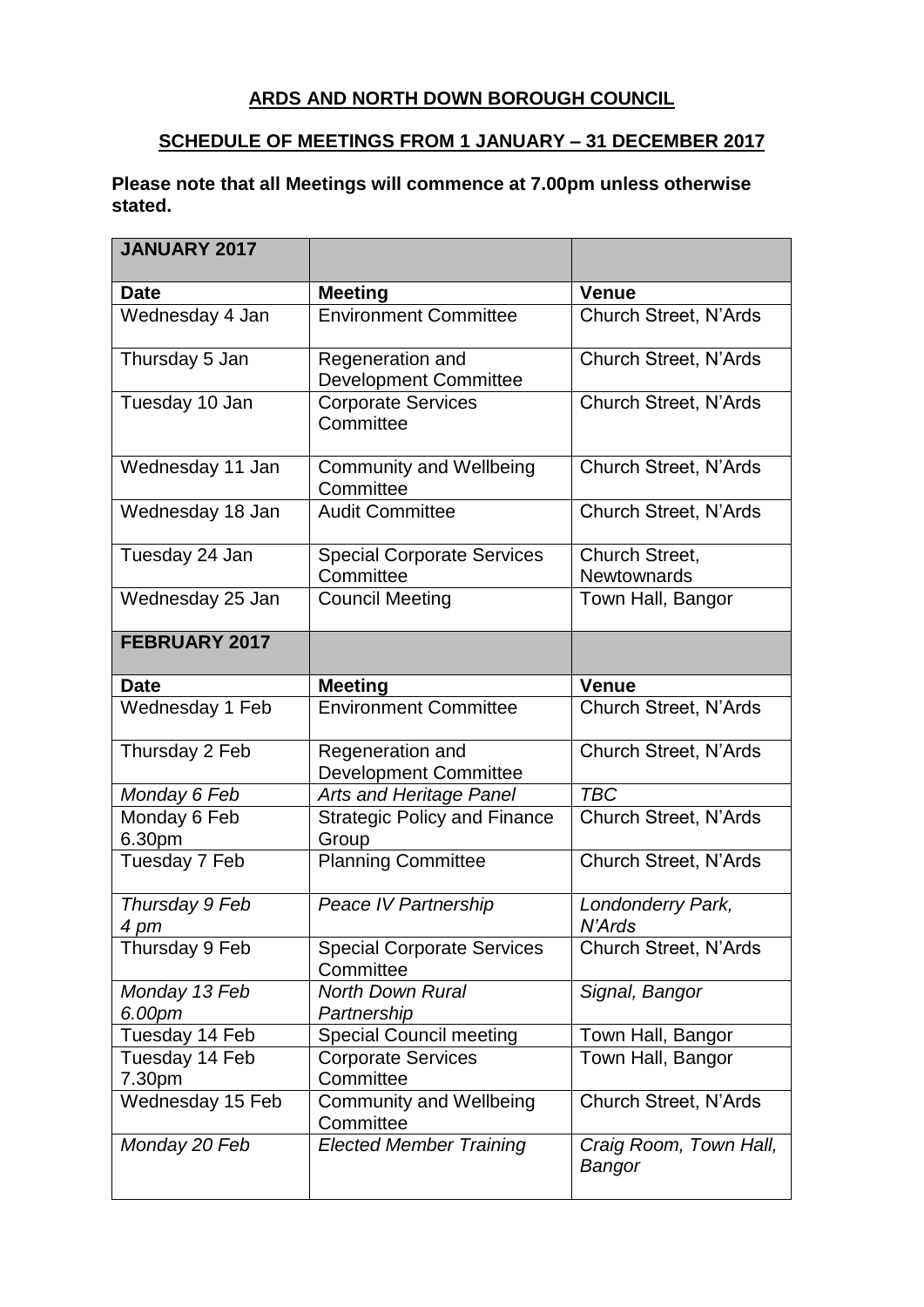

| 5.30pm-6.30pm<br>Wednesday 22 Feb<br><b>Council Meeting</b><br>Town Hall, Bangor<br>Donaghadee Town Steering<br>Monday 27 Feb<br>Donaghadee<br><b>Community Centre</b><br>5.30pm<br>Group<br><b>Comber Town Steering</b><br>Tuesday 28 Feb<br><b>Comber Leisure Centre</b><br>5.30pm<br>Group<br><b>MARCH 2017</b><br><b>Meeting</b><br><b>Venue</b><br><b>Date</b><br>Monday 6 March<br><b>Arts and Heritage Panel</b><br><b>TBC</b><br><b>Newtownards Town Steering</b><br>Monday 6 March<br>Arts Centre, Conway<br>5.30pm<br>Group<br>Square, N'Ards<br><b>Planning Committee</b><br>Tuesday 7 March<br><b>Church Street, N'Ards</b><br>Wednesday 8 March<br><b>Environment Committee</b><br><b>Church Street, N'Ards</b><br>Regeneration and<br>Thursday 9 March<br><b>Church Street, N'Ards</b><br><b>Development Committee</b><br><b>Bangor Town Steering Group</b><br>Monday 13 March<br><b>Signal Centre</b><br>5.30pm<br>Tuesday 14 March<br><b>AND Community Planning</b><br>Chamber, Town Hall,<br>10.30 am<br>Partnership<br>Bangor<br>Church Street, N'Ards<br>Tuesday 14 March<br><b>Corporate Services</b><br>Committee<br>Wednesday 15<br><b>Community and Wellbeing</b><br><b>Church Street, N'Ards</b><br>Committee<br>March<br><b>Holywood Town Steering</b><br>Monday 20 March<br>Queen's Leisure Centre,<br>5.30pm<br>Group<br>Holywood<br>Tuesday 21 March<br><b>Special Planning Committee</b><br>Church Street, N'Ards<br>Thursday 23 March<br>Peace IV Partnership<br>Londonderry Park,<br>N'Ards<br>4.00 pm<br><b>Audit Committee</b><br><b>Church Street, N'Ards</b><br>Monday 27 March<br>Town Hall, Bangor<br><b>Council Meeting</b><br>Wednesday 29<br>March<br><b>APRIL 2017</b><br><b>Meeting</b><br><b>Venue</b><br><b>Date</b><br>Arts & Heritage Panel<br>Monday 3 April<br>Arts Centre,<br>6.30pm<br>Newtownards<br>Tuesday 4 April<br><b>Planning Committee</b><br><b>Church Street, N'Ards</b> | Wednesday 22 Feb  | <b>TBUC Training</b>         | Town Hall, Bangor     |
|--------------------------------------------------------------------------------------------------------------------------------------------------------------------------------------------------------------------------------------------------------------------------------------------------------------------------------------------------------------------------------------------------------------------------------------------------------------------------------------------------------------------------------------------------------------------------------------------------------------------------------------------------------------------------------------------------------------------------------------------------------------------------------------------------------------------------------------------------------------------------------------------------------------------------------------------------------------------------------------------------------------------------------------------------------------------------------------------------------------------------------------------------------------------------------------------------------------------------------------------------------------------------------------------------------------------------------------------------------------------------------------------------------------------------------------------------------------------------------------------------------------------------------------------------------------------------------------------------------------------------------------------------------------------------------------------------------------------------------------------------------------------------------------------------------------------------------------------------------------------------------------------------------------------------------------|-------------------|------------------------------|-----------------------|
|                                                                                                                                                                                                                                                                                                                                                                                                                                                                                                                                                                                                                                                                                                                                                                                                                                                                                                                                                                                                                                                                                                                                                                                                                                                                                                                                                                                                                                                                                                                                                                                                                                                                                                                                                                                                                                                                                                                                      |                   |                              |                       |
|                                                                                                                                                                                                                                                                                                                                                                                                                                                                                                                                                                                                                                                                                                                                                                                                                                                                                                                                                                                                                                                                                                                                                                                                                                                                                                                                                                                                                                                                                                                                                                                                                                                                                                                                                                                                                                                                                                                                      |                   |                              |                       |
|                                                                                                                                                                                                                                                                                                                                                                                                                                                                                                                                                                                                                                                                                                                                                                                                                                                                                                                                                                                                                                                                                                                                                                                                                                                                                                                                                                                                                                                                                                                                                                                                                                                                                                                                                                                                                                                                                                                                      |                   |                              |                       |
|                                                                                                                                                                                                                                                                                                                                                                                                                                                                                                                                                                                                                                                                                                                                                                                                                                                                                                                                                                                                                                                                                                                                                                                                                                                                                                                                                                                                                                                                                                                                                                                                                                                                                                                                                                                                                                                                                                                                      |                   |                              |                       |
|                                                                                                                                                                                                                                                                                                                                                                                                                                                                                                                                                                                                                                                                                                                                                                                                                                                                                                                                                                                                                                                                                                                                                                                                                                                                                                                                                                                                                                                                                                                                                                                                                                                                                                                                                                                                                                                                                                                                      |                   |                              |                       |
|                                                                                                                                                                                                                                                                                                                                                                                                                                                                                                                                                                                                                                                                                                                                                                                                                                                                                                                                                                                                                                                                                                                                                                                                                                                                                                                                                                                                                                                                                                                                                                                                                                                                                                                                                                                                                                                                                                                                      |                   |                              |                       |
|                                                                                                                                                                                                                                                                                                                                                                                                                                                                                                                                                                                                                                                                                                                                                                                                                                                                                                                                                                                                                                                                                                                                                                                                                                                                                                                                                                                                                                                                                                                                                                                                                                                                                                                                                                                                                                                                                                                                      |                   |                              |                       |
|                                                                                                                                                                                                                                                                                                                                                                                                                                                                                                                                                                                                                                                                                                                                                                                                                                                                                                                                                                                                                                                                                                                                                                                                                                                                                                                                                                                                                                                                                                                                                                                                                                                                                                                                                                                                                                                                                                                                      |                   |                              |                       |
|                                                                                                                                                                                                                                                                                                                                                                                                                                                                                                                                                                                                                                                                                                                                                                                                                                                                                                                                                                                                                                                                                                                                                                                                                                                                                                                                                                                                                                                                                                                                                                                                                                                                                                                                                                                                                                                                                                                                      |                   |                              |                       |
|                                                                                                                                                                                                                                                                                                                                                                                                                                                                                                                                                                                                                                                                                                                                                                                                                                                                                                                                                                                                                                                                                                                                                                                                                                                                                                                                                                                                                                                                                                                                                                                                                                                                                                                                                                                                                                                                                                                                      |                   |                              |                       |
|                                                                                                                                                                                                                                                                                                                                                                                                                                                                                                                                                                                                                                                                                                                                                                                                                                                                                                                                                                                                                                                                                                                                                                                                                                                                                                                                                                                                                                                                                                                                                                                                                                                                                                                                                                                                                                                                                                                                      |                   |                              |                       |
|                                                                                                                                                                                                                                                                                                                                                                                                                                                                                                                                                                                                                                                                                                                                                                                                                                                                                                                                                                                                                                                                                                                                                                                                                                                                                                                                                                                                                                                                                                                                                                                                                                                                                                                                                                                                                                                                                                                                      |                   |                              |                       |
|                                                                                                                                                                                                                                                                                                                                                                                                                                                                                                                                                                                                                                                                                                                                                                                                                                                                                                                                                                                                                                                                                                                                                                                                                                                                                                                                                                                                                                                                                                                                                                                                                                                                                                                                                                                                                                                                                                                                      |                   |                              |                       |
|                                                                                                                                                                                                                                                                                                                                                                                                                                                                                                                                                                                                                                                                                                                                                                                                                                                                                                                                                                                                                                                                                                                                                                                                                                                                                                                                                                                                                                                                                                                                                                                                                                                                                                                                                                                                                                                                                                                                      |                   |                              |                       |
|                                                                                                                                                                                                                                                                                                                                                                                                                                                                                                                                                                                                                                                                                                                                                                                                                                                                                                                                                                                                                                                                                                                                                                                                                                                                                                                                                                                                                                                                                                                                                                                                                                                                                                                                                                                                                                                                                                                                      |                   |                              |                       |
|                                                                                                                                                                                                                                                                                                                                                                                                                                                                                                                                                                                                                                                                                                                                                                                                                                                                                                                                                                                                                                                                                                                                                                                                                                                                                                                                                                                                                                                                                                                                                                                                                                                                                                                                                                                                                                                                                                                                      |                   |                              |                       |
|                                                                                                                                                                                                                                                                                                                                                                                                                                                                                                                                                                                                                                                                                                                                                                                                                                                                                                                                                                                                                                                                                                                                                                                                                                                                                                                                                                                                                                                                                                                                                                                                                                                                                                                                                                                                                                                                                                                                      |                   |                              |                       |
|                                                                                                                                                                                                                                                                                                                                                                                                                                                                                                                                                                                                                                                                                                                                                                                                                                                                                                                                                                                                                                                                                                                                                                                                                                                                                                                                                                                                                                                                                                                                                                                                                                                                                                                                                                                                                                                                                                                                      |                   |                              |                       |
|                                                                                                                                                                                                                                                                                                                                                                                                                                                                                                                                                                                                                                                                                                                                                                                                                                                                                                                                                                                                                                                                                                                                                                                                                                                                                                                                                                                                                                                                                                                                                                                                                                                                                                                                                                                                                                                                                                                                      |                   |                              |                       |
|                                                                                                                                                                                                                                                                                                                                                                                                                                                                                                                                                                                                                                                                                                                                                                                                                                                                                                                                                                                                                                                                                                                                                                                                                                                                                                                                                                                                                                                                                                                                                                                                                                                                                                                                                                                                                                                                                                                                      |                   |                              |                       |
|                                                                                                                                                                                                                                                                                                                                                                                                                                                                                                                                                                                                                                                                                                                                                                                                                                                                                                                                                                                                                                                                                                                                                                                                                                                                                                                                                                                                                                                                                                                                                                                                                                                                                                                                                                                                                                                                                                                                      |                   |                              |                       |
|                                                                                                                                                                                                                                                                                                                                                                                                                                                                                                                                                                                                                                                                                                                                                                                                                                                                                                                                                                                                                                                                                                                                                                                                                                                                                                                                                                                                                                                                                                                                                                                                                                                                                                                                                                                                                                                                                                                                      |                   |                              |                       |
|                                                                                                                                                                                                                                                                                                                                                                                                                                                                                                                                                                                                                                                                                                                                                                                                                                                                                                                                                                                                                                                                                                                                                                                                                                                                                                                                                                                                                                                                                                                                                                                                                                                                                                                                                                                                                                                                                                                                      |                   |                              |                       |
|                                                                                                                                                                                                                                                                                                                                                                                                                                                                                                                                                                                                                                                                                                                                                                                                                                                                                                                                                                                                                                                                                                                                                                                                                                                                                                                                                                                                                                                                                                                                                                                                                                                                                                                                                                                                                                                                                                                                      |                   |                              |                       |
|                                                                                                                                                                                                                                                                                                                                                                                                                                                                                                                                                                                                                                                                                                                                                                                                                                                                                                                                                                                                                                                                                                                                                                                                                                                                                                                                                                                                                                                                                                                                                                                                                                                                                                                                                                                                                                                                                                                                      |                   |                              |                       |
|                                                                                                                                                                                                                                                                                                                                                                                                                                                                                                                                                                                                                                                                                                                                                                                                                                                                                                                                                                                                                                                                                                                                                                                                                                                                                                                                                                                                                                                                                                                                                                                                                                                                                                                                                                                                                                                                                                                                      |                   |                              |                       |
|                                                                                                                                                                                                                                                                                                                                                                                                                                                                                                                                                                                                                                                                                                                                                                                                                                                                                                                                                                                                                                                                                                                                                                                                                                                                                                                                                                                                                                                                                                                                                                                                                                                                                                                                                                                                                                                                                                                                      |                   |                              |                       |
|                                                                                                                                                                                                                                                                                                                                                                                                                                                                                                                                                                                                                                                                                                                                                                                                                                                                                                                                                                                                                                                                                                                                                                                                                                                                                                                                                                                                                                                                                                                                                                                                                                                                                                                                                                                                                                                                                                                                      |                   |                              |                       |
|                                                                                                                                                                                                                                                                                                                                                                                                                                                                                                                                                                                                                                                                                                                                                                                                                                                                                                                                                                                                                                                                                                                                                                                                                                                                                                                                                                                                                                                                                                                                                                                                                                                                                                                                                                                                                                                                                                                                      |                   |                              |                       |
|                                                                                                                                                                                                                                                                                                                                                                                                                                                                                                                                                                                                                                                                                                                                                                                                                                                                                                                                                                                                                                                                                                                                                                                                                                                                                                                                                                                                                                                                                                                                                                                                                                                                                                                                                                                                                                                                                                                                      |                   |                              |                       |
|                                                                                                                                                                                                                                                                                                                                                                                                                                                                                                                                                                                                                                                                                                                                                                                                                                                                                                                                                                                                                                                                                                                                                                                                                                                                                                                                                                                                                                                                                                                                                                                                                                                                                                                                                                                                                                                                                                                                      |                   |                              |                       |
|                                                                                                                                                                                                                                                                                                                                                                                                                                                                                                                                                                                                                                                                                                                                                                                                                                                                                                                                                                                                                                                                                                                                                                                                                                                                                                                                                                                                                                                                                                                                                                                                                                                                                                                                                                                                                                                                                                                                      |                   |                              |                       |
|                                                                                                                                                                                                                                                                                                                                                                                                                                                                                                                                                                                                                                                                                                                                                                                                                                                                                                                                                                                                                                                                                                                                                                                                                                                                                                                                                                                                                                                                                                                                                                                                                                                                                                                                                                                                                                                                                                                                      |                   |                              |                       |
|                                                                                                                                                                                                                                                                                                                                                                                                                                                                                                                                                                                                                                                                                                                                                                                                                                                                                                                                                                                                                                                                                                                                                                                                                                                                                                                                                                                                                                                                                                                                                                                                                                                                                                                                                                                                                                                                                                                                      |                   |                              |                       |
|                                                                                                                                                                                                                                                                                                                                                                                                                                                                                                                                                                                                                                                                                                                                                                                                                                                                                                                                                                                                                                                                                                                                                                                                                                                                                                                                                                                                                                                                                                                                                                                                                                                                                                                                                                                                                                                                                                                                      |                   |                              |                       |
|                                                                                                                                                                                                                                                                                                                                                                                                                                                                                                                                                                                                                                                                                                                                                                                                                                                                                                                                                                                                                                                                                                                                                                                                                                                                                                                                                                                                                                                                                                                                                                                                                                                                                                                                                                                                                                                                                                                                      | Wednesday 5 April | <b>Environment Committee</b> | Church Street, N'Ards |
| Thursday 6 April<br>Regeneration and<br>Church Street, N'Ards                                                                                                                                                                                                                                                                                                                                                                                                                                                                                                                                                                                                                                                                                                                                                                                                                                                                                                                                                                                                                                                                                                                                                                                                                                                                                                                                                                                                                                                                                                                                                                                                                                                                                                                                                                                                                                                                        |                   |                              |                       |
| <b>Development Committee</b>                                                                                                                                                                                                                                                                                                                                                                                                                                                                                                                                                                                                                                                                                                                                                                                                                                                                                                                                                                                                                                                                                                                                                                                                                                                                                                                                                                                                                                                                                                                                                                                                                                                                                                                                                                                                                                                                                                         |                   |                              |                       |
| Tuesday 11 April<br><b>Corporate Services</b><br>Church Street, N'Ards<br>Committee                                                                                                                                                                                                                                                                                                                                                                                                                                                                                                                                                                                                                                                                                                                                                                                                                                                                                                                                                                                                                                                                                                                                                                                                                                                                                                                                                                                                                                                                                                                                                                                                                                                                                                                                                                                                                                                  |                   |                              |                       |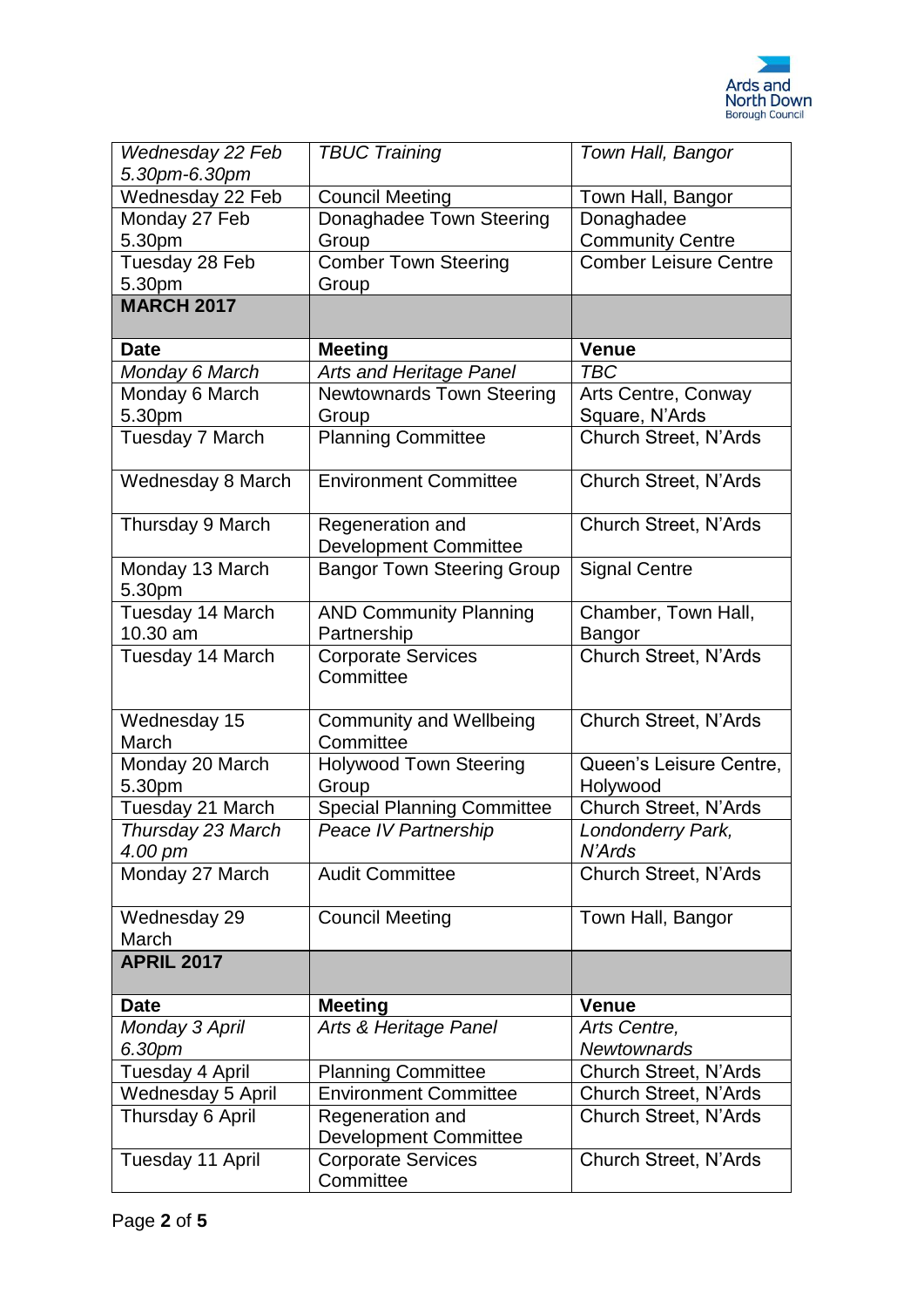

| Wednesday 12 April         | <b>Community and Wellbeing</b><br>Committee  | <b>Church Street, N'Ards</b>        |
|----------------------------|----------------------------------------------|-------------------------------------|
| Tuesday 25 April<br>5.30pm | <b>Holywood Town Steering</b><br>Group       | Queen's Leisure Centre,<br>Holywood |
| Wednesday 26 April         | <b>Council Meeting</b>                       | Town Hall, Bangor                   |
| Thursday 27 April          | Peace IV Partnership                         | Londonderry Park,                   |
| 4.00 pm                    |                                              | N'Ards                              |
| <b>MAY 2017</b>            |                                              |                                     |
|                            |                                              |                                     |
| <b>Date</b>                | <b>Meeting</b>                               | <b>Venue</b>                        |
| Tuesday 2 May              | <b>Planning Committee</b>                    | Church Street, N'Ards               |
| Wednesday 3 May            | <b>Environment Committee</b>                 | <b>Church Street, N'Ards</b>        |
| Thursday 4 May             | Regeneration and                             | <b>Church Street, N'Ards</b>        |
|                            | <b>Development Committee</b>                 |                                     |
| Monday 8 May<br>5.30pm     | <b>Bangor Town Steering Group</b>            | <b>Signal Centre</b>                |
| Tuesday 9 May              | <b>Corporate Services</b><br>Committee       | Church Street, N'Ards               |
| Wednesday 10 May           | <b>Community and Wellbeing</b><br>Committee  | <b>Church Street, N'Ards</b>        |
| Monday 15 May<br>5.30pm    | <b>Comber Town Steering</b><br>Group         | <b>Comber Leisure Centre</b>        |
| Tuesday 16 May             | Donaghadee Town Steering                     | Donaghadee                          |
| 5.30pm                     | Group                                        | <b>Community Centre</b>             |
| Tuesday 16 May<br>9.30am   | <b>Bryson House Study Trip</b>               | <b>Belfast</b>                      |
| Thursday 18 May<br>4.00 pm | Peace IV Partnership                         | Londonderry Park,<br><b>N'Ards</b>  |
| Thursday 18 May            | <b>Civic Awards Dinner</b>                   | Town Hall, Bangor                   |
| Tuesday 23 May             | <b>Newtownards Town Steering</b>             | Arts Centre, Conway                 |
| 5.30pm                     | Group                                        | Square, N'Ards                      |
| Wednesday 31 May           | <b>Council Meeting</b>                       | Town Hall, Bangor                   |
| <b>JUNE 2017</b>           |                                              |                                     |
| <b>Date</b>                | <b>Meeting</b>                               | <b>Venue</b>                        |
| Monday 5 June<br>6.30 pm   | <b>Strategic Policy and Finance</b><br>Group | <b>Church Street, N'Ards</b>        |
| Monday 5 June              | <b>Arts and Heritage Panel</b>               | Arts Centre,                        |
| 6.30pm                     |                                              | <b>Newtownards</b>                  |
| Wednesday 7 June<br>11 am  | <b>Annual Meeting</b>                        | Town Hall, Bangor                   |
| Monday 12 June<br>6.00pm   | <b>Audit Committee Training</b>              | Church Street, N'ards               |
| Tuesday 13 June            | <b>AND Community Planning</b><br>Partnership | Town Hall, Bangor                   |
| Tuesday 13 June            | <b>Planning Committee</b>                    | <b>Church Street, N'Ards</b>        |
| Wednesday 14 June          | <b>Environment Committee</b>                 | Church Street, N'Ards               |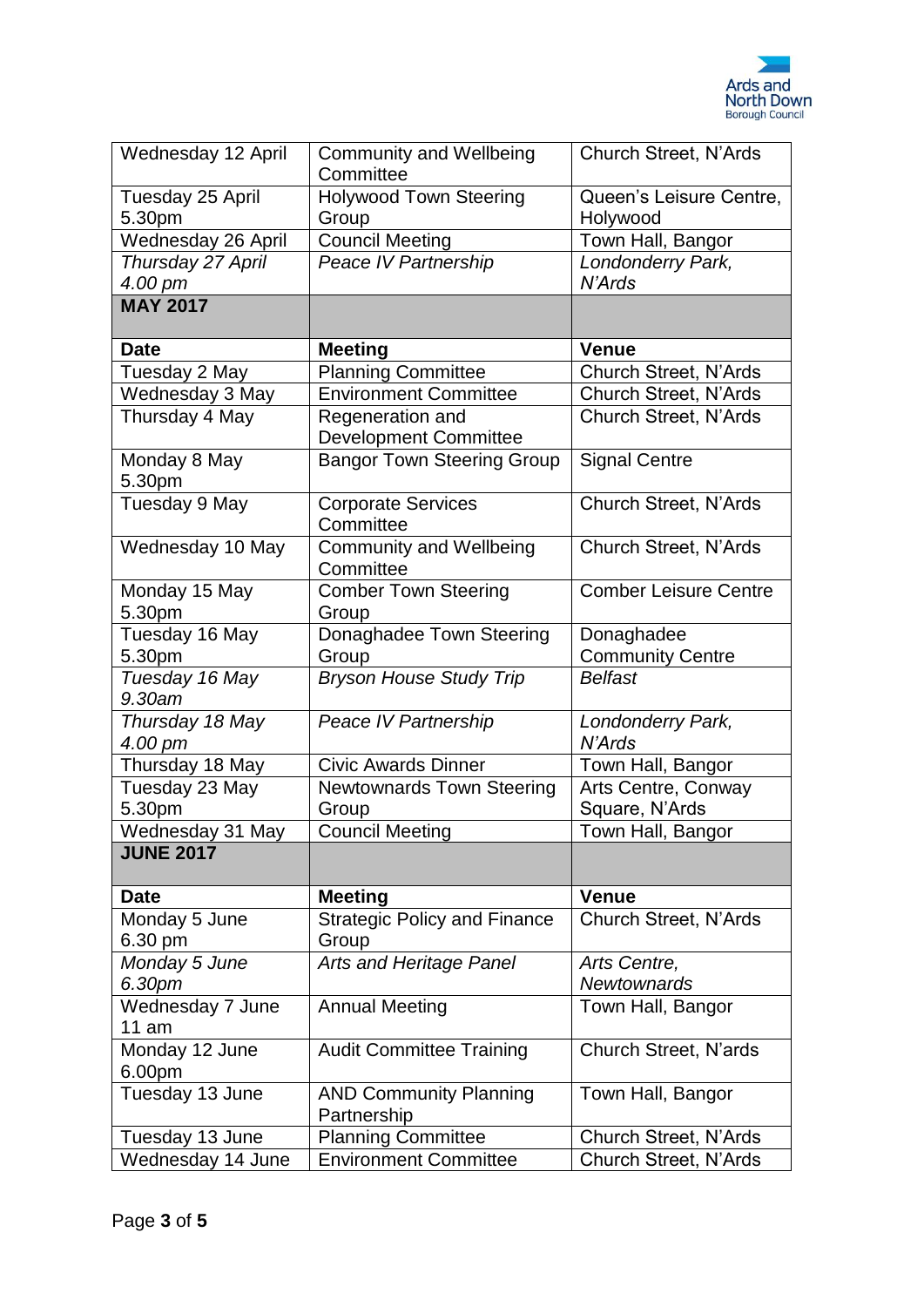

| Thursday 15 June              | Regeneration and<br><b>Development Committee</b> | <b>Church Street, N'Ards</b>       |
|-------------------------------|--------------------------------------------------|------------------------------------|
| Tuesday 20 June               | <b>Corporate Services</b><br>Committee           | <b>Church Street, N'Ards</b>       |
| Wednesday 21 June             | <b>Community and Wellbeing</b><br>Committee      | <b>Church Street, N'Ards</b>       |
| Monday 26 June TBC            | <b>Audit Committee</b>                           | <b>Church Street, N'Ards</b>       |
| Wednesday 28 June             | <b>Council Meeting</b>                           | Town Hall, Bangor                  |
| Thursday 29th June<br>4.00 pm | Peace IV Partnership                             | Londonderry Park,<br><b>N'Ards</b> |
| <b>JULY 2017</b>              |                                                  |                                    |
| Tuesday 4 July                | <b>Planning Committee</b>                        | Church Street, N'Ards              |
| Wednesday 26 July             | <b>Council Meeting</b>                           | Town Hall, Bangor                  |
| <b>AUGUST 2017</b>            |                                                  |                                    |
| Tuesday 1 August              | <b>Planning Committee</b>                        | <b>Church Street, N'Ards</b>       |
| Wednesday 30                  | <b>Council Meeting</b>                           | Town Hall, Bangor                  |
| August                        |                                                  |                                    |
| <b>SEPTEMBER 2017</b>         |                                                  |                                    |
| <b>Date</b>                   | <b>Meeting</b>                                   | <b>Venue</b>                       |
| Monday 4 September<br>6.30pm  | Arts and Heritage Panel-<br>AGM                  | Arts Centre,<br><b>Newtownards</b> |
| Tuesday 5<br>September        | <b>Planning Committee</b>                        | <b>Church Street, N'Ards</b>       |
| Wednesday 6<br>September      | <b>Environment Committee</b>                     | <b>Church Street, N'Ards</b>       |
| Thursday 7                    | Regeneration and                                 | <b>Church Street, N'Ards</b>       |
| September                     | <b>Development Committee</b>                     |                                    |
| Tuesday 12                    | <b>Corporate Services</b>                        | <b>Church Street, N'Ards</b>       |
| September                     | Committee                                        |                                    |
| Wednesday 13<br>September     | <b>Community and Wellbeing</b><br>Committee      | <b>Church Street, N'Ards</b>       |
| Thursday 14th                 | Peace IV Partnership                             | Londonderry Park,                  |
| September                     |                                                  | <b>N'Ards</b>                      |
| 4.00 pm                       |                                                  |                                    |
| Monday 25                     | <b>Audit Committee</b>                           | Church Street, N'Ards              |
| September TBC                 |                                                  |                                    |
| Wednesday 27                  | <b>Council Meeting</b>                           | Town Hall, Bangor                  |
| September                     |                                                  |                                    |
| <b>OCTOBER 2017</b>           |                                                  |                                    |
| <b>Date</b>                   | <b>Meeting</b>                                   | <b>Venue</b>                       |
| Tuesday 3 October             | <b>Planning Committee</b>                        | Church Street, N'Ards              |
| Wednesday 4                   | <b>Environment Committee</b>                     | <b>Church Street, N'Ards</b>       |
| October                       |                                                  |                                    |